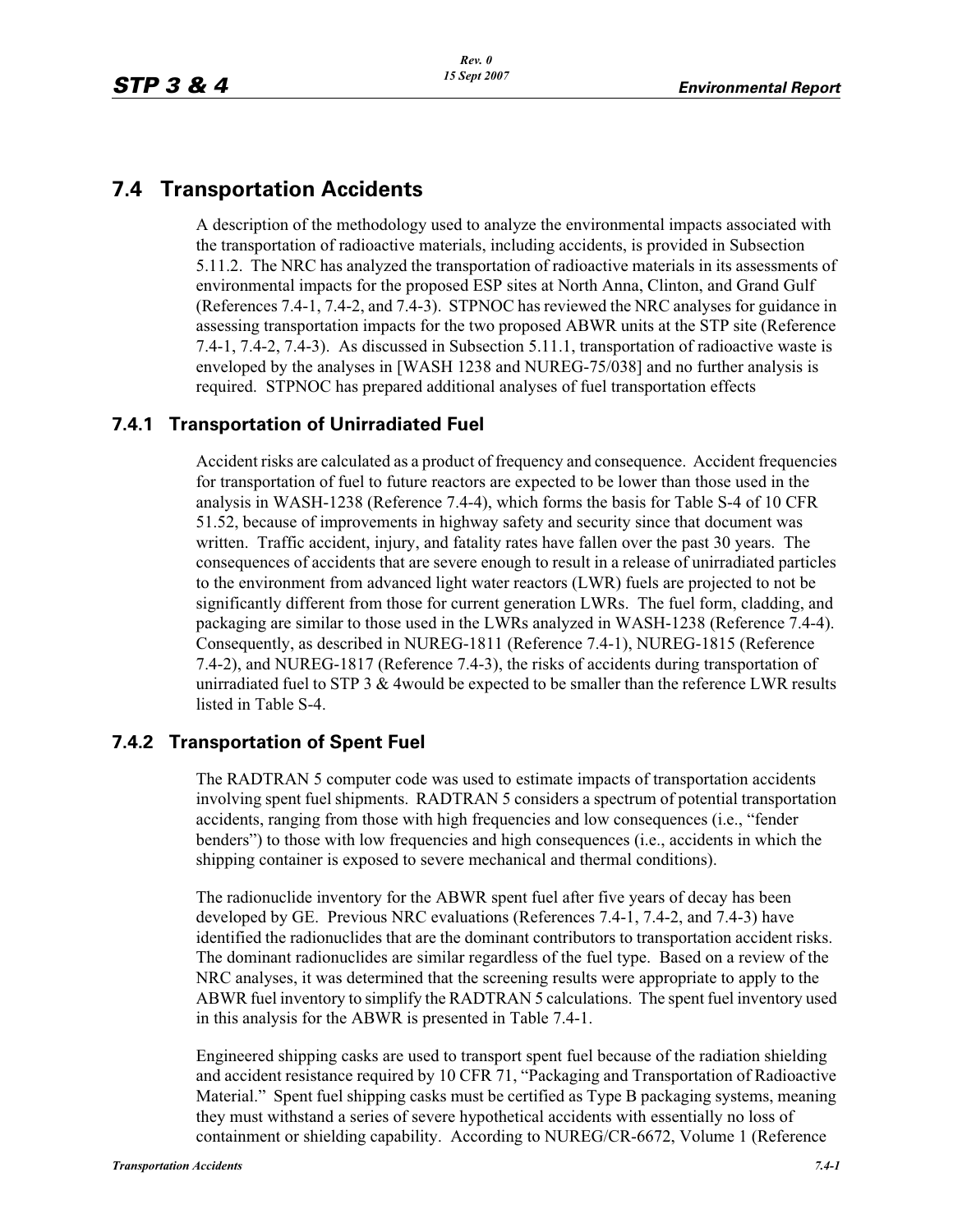7.4-5), the probability of encountering accident conditions that would lead to shipping cask failure is less than 0.01% (i.e., more than 99.99% of all accidents would result in no release of radioactive material from the shipping cask). This analysis assumed that shipping casks for advanced LWR spent fuels would provide mechanical and thermal protection of the spent fuel cargo that is equivalent to that for current generation spent fuel.

The RADTRAN 5 accident risk calculations were performed using radionuclide inventories per shipment for the spent fuel from the ABWR assuming 0.5 MTU per shipment. The resulting risk estimates were multiplied by the expected annual spent fuel shipments (MTU per year) to derive estimates of the annual accident risks associated with spent fuel shipments from the ABWR. The amount of spent fuel shipped per year was assumed to be equivalent to the annual discharge quantity: 42 MTU per year for an ABWR. (This discharge quantity has not been normalized to the reference LWR. The normalized value is presented in Table 7.4-2.)

The release fractions for current generation LWR fuels were used to approximate the impacts from the advanced LWR spent fuel shipments. This assumes that the fuel materials and containment systems for the ABWR (i.e., cladding, fuel coatings) behave similarly to current LWR fuel under applied mechanical and thermal conditions.

Using RADTRAN 5, the population dose from the released radioactive material was calculated for five possible exposure pathways:

- (1) External dose from exposure to the passing cloud of radioactive material.
- (2) External dose from the radionuclides deposited on the ground by the passing plume (the radiation exposure from this pathway was included even though the area surrounding a potential accidental release would be evacuated and decontaminated, thus preventing long-term exposures from this pathway).
- (3) Internal dose from inhalation of airborne radioactive contaminants.
- (4) Internal dose from resuspension of radioactive materials that were deposited on the ground (the radiation exposures from this pathway were included even though evacuation and decontamination of the area surrounding a potential accidental release would prevent long-term exposures).
- (5) Internal dose from ingestion of contaminated food (the analysis assumed interdiction of foodstuffs and evacuation after an accident; no internal dose due to ingestion of contaminated foods was calculated).

A sixth pathway, external doses from increased radiation fields surrounding a shipping cask with damaged shielding, was considered but was not included in the analysis. It is possible that shielding materials incorporated into the cask structures could become damaged as a result of an accident. However, the loss of shielding events was not included in this analysis because their contribution to spent fuel transportation risk is much smaller than the dispersal accident risks from the five pathways listed above.

In addition, calculations were performed to assess the environmental consequences of transportation accidents when shipping spent fuel from the STP site to a spent fuel repository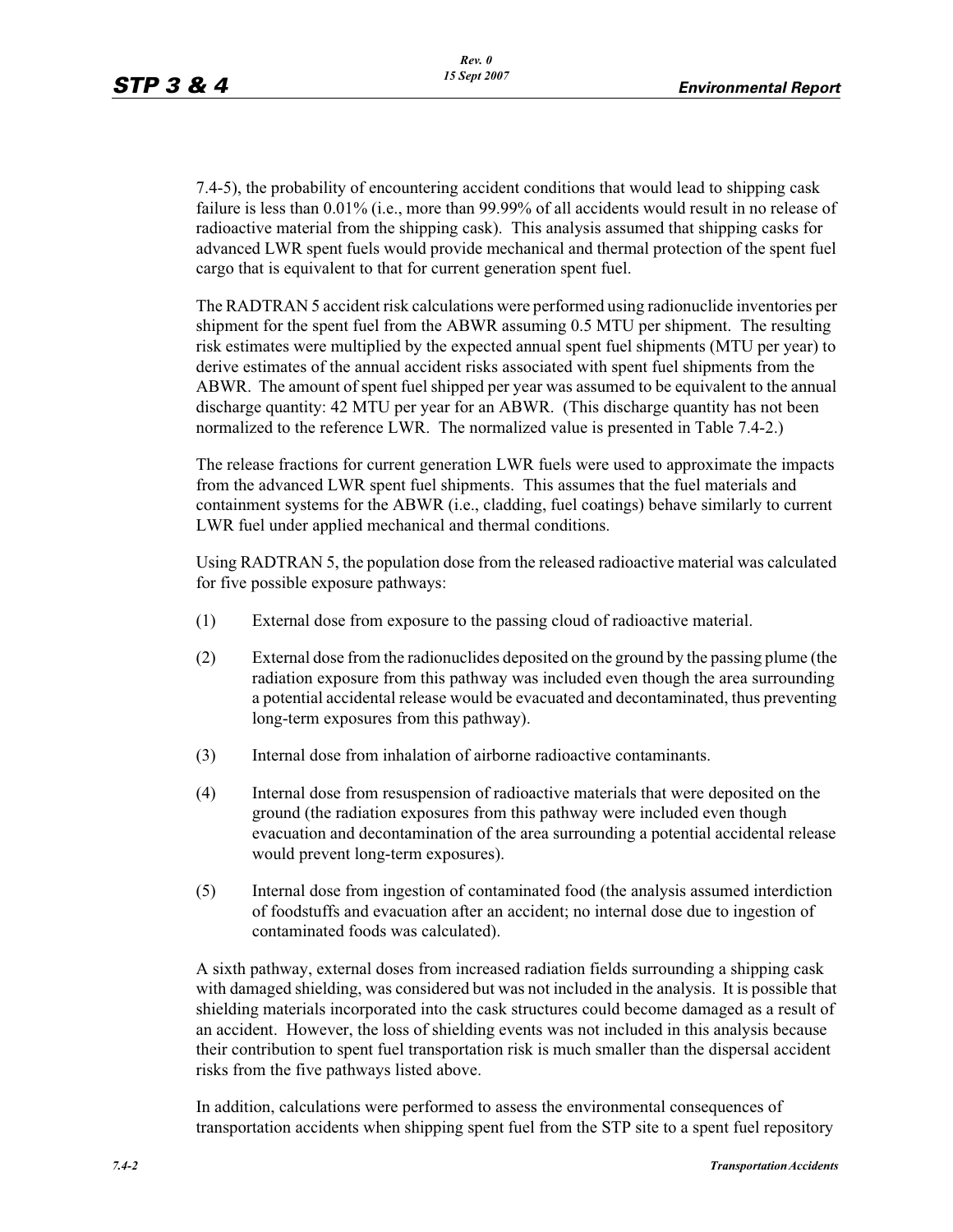assumed to be at Yucca Mountain, Nevada. The shipping distances and population distribution information for the route were the same as those used for the "incident-free" transportation impacts analysis.

Table 7.4-2 presents unit (per MTU) accident risks associated with transportation of spent fuel from the STP site to the proposed Yucca Mountain repository. The accident risks are provided in the form of a collective population dose (i.e., person-rem over the shipping campaign). The table also presents estimates of accident risk per reactor year normalized to the reference reactor analyzed in WASH-1238 (Reference 7.4-4). The transportation accident impacts were also calculated for the alternative sites (Allens Creek, Limestone, Malakoff, and Parish) within the region of interest.

The risk to the public from radiation exposure was estimated using the nominal probability coefficient for total detriment [730 fatal cancers, nonfatal cancers, and severe hereditary effects per  $1 \times 10^6$  person-rem from ICRP Publication 60 (Reference 7.4-6)] health effects per reference reactor year. These values are presented in Table 7.4-2. These estimated risks are quite small compared to the fatal cancers, nonfatal cancers, and severe hereditary effects that would be expected to occur annually in the same population from exposure to natural sources of radiation using the same linear, no-threshold dose response model. Therefore, there will be negligible increases in environmental risk effects as a result of accidents that may result from shipping spent fuel from the STP site to a spent fuel disposal repository.

#### **7.4.3 Conclusion**

Based on these analyses, STPNOC concludes that the overall transportation accident risks associated with spent fuel shipments from the proposed ABWR units at the STP site are SMALL. This is consistent with the NRC conclusion regarding the risks associated with transportation of spent fuel from current generation reactors presented in WASH-1238 (Reference 7.4-4) and in Table S-4 of 10 CFR 51.52.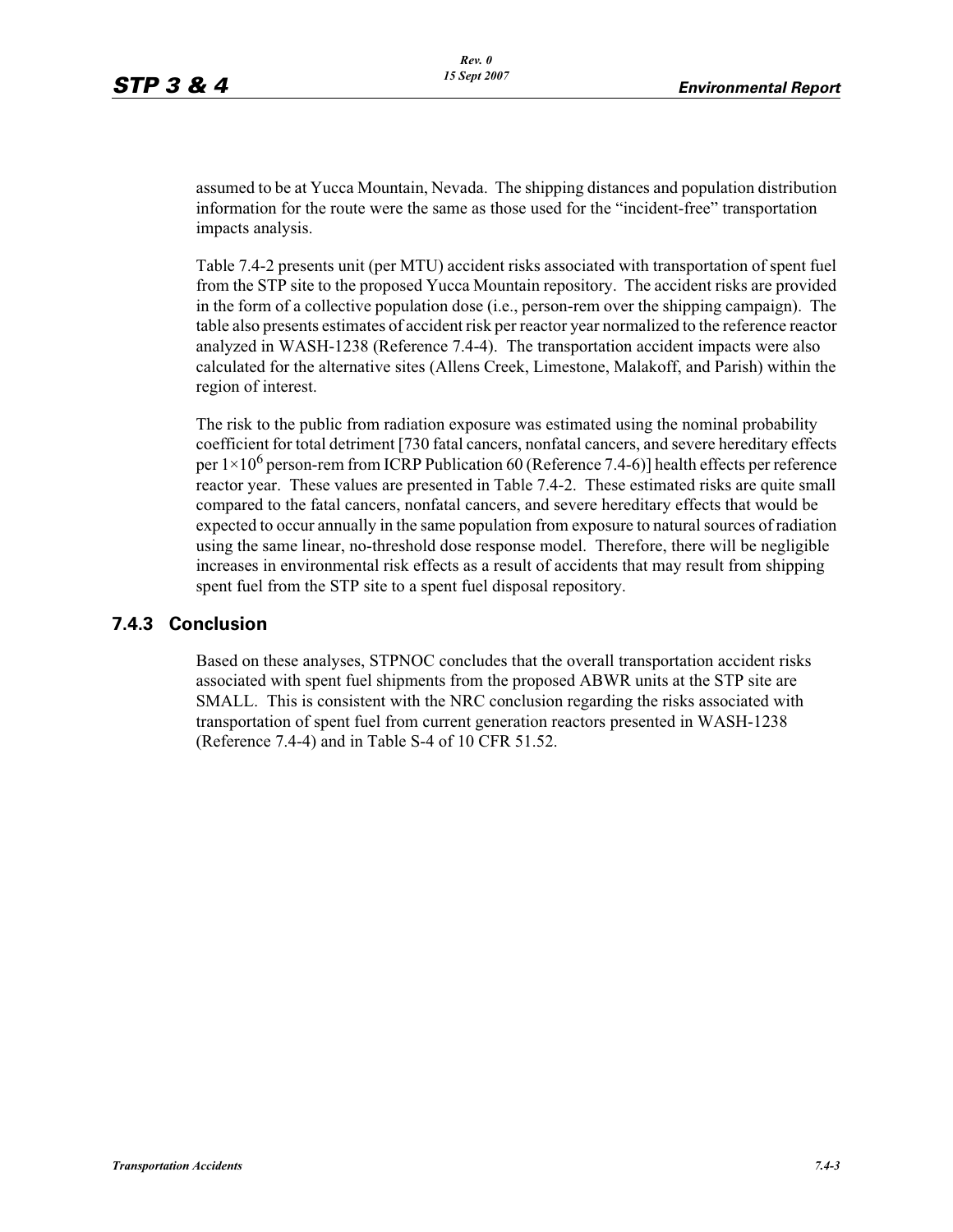#### **7.4.4 References**

- 7.4-1 "Environmental Impact Statement for an Early Site Permit (ESP) at the North Anna ESP Site, NUREG-1811," December 2006.
- 7.4-2 "Environmental Impact Statement for an Early Site Permit (ESP) at the Exelon ESP Site, NUREG-1815," July 2006.
- 7.4-3 "Environmental Impact Statement for an Early Site Permit (ESP) at the Grand Gulf ESP Site, NUREG-1817," April 2006.
- 7.4-4 "Environmental Survey of Transportation of Radioactive Materials to and from Nuclear Power Plants, WASH-1238," December 1972.
- 7.4-5 "Reexamination of Spent Fuel Shipment Risk Estimates," NUREG/CR-6672, Volume 1, March 2000.
- 7.4-6 "Recommendations of the International Commission on Radiological Protection, ICRP Publication 60," ICRP (International Commission on Radiological Protection), 1991.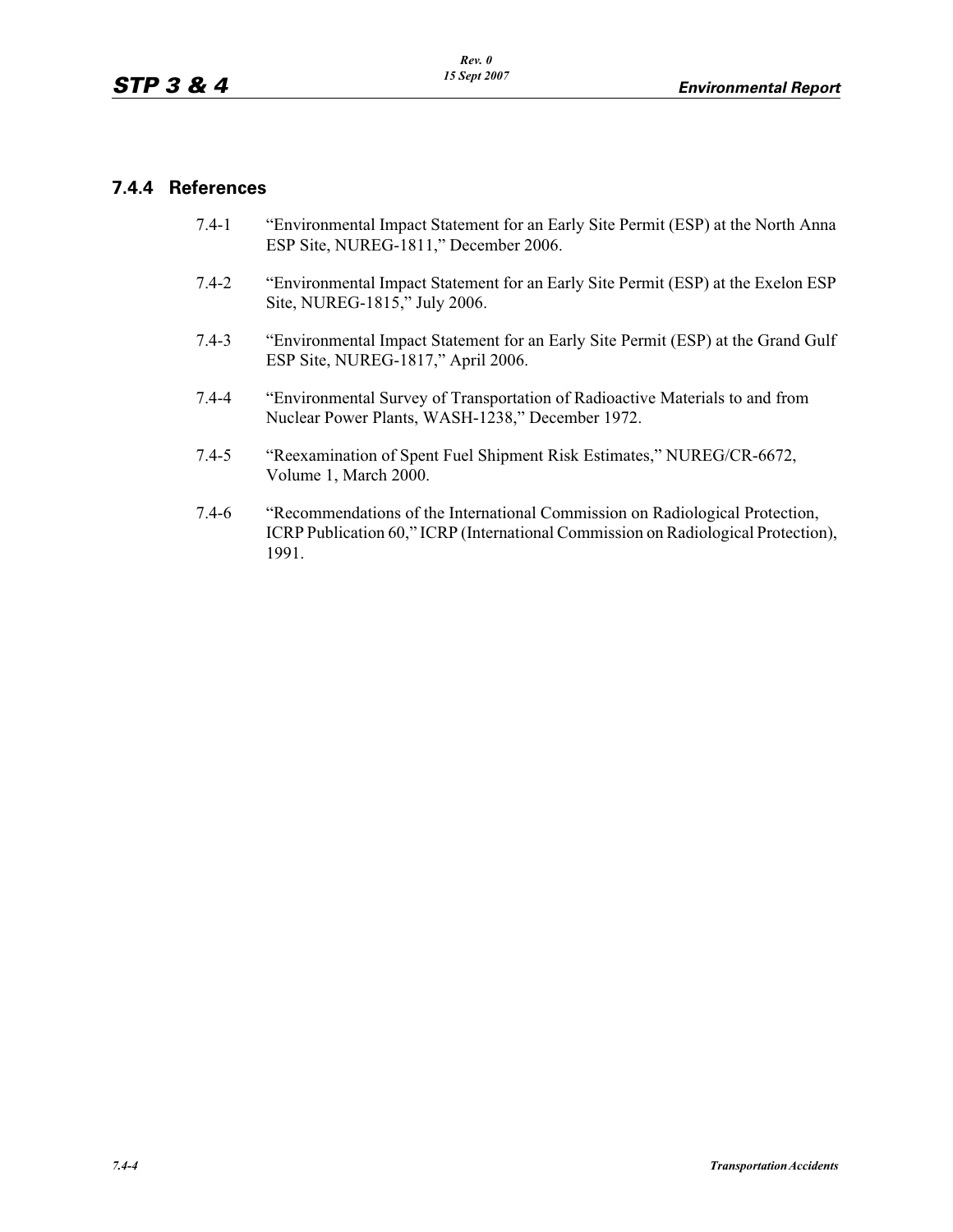| <b>Radionuclide</b> | <b>ABWR Inventory</b><br>Ci/MTU |  |
|---------------------|---------------------------------|--|
| $Co-60$             | 3630                            |  |
| Am-241              | 1440                            |  |
| Am-242m             | 33.2                            |  |
| Am-243              | 59.5                            |  |
| Ce-144              | $1.32 \times 10^{4}$            |  |
| Cm-242              | 62.2                            |  |
| Cm-243              | 61.7                            |  |
| Cm-244              | $1.35 \times 10^{4}$            |  |
| Cm-245              | 2.25                            |  |
| Cs-134              | $7.76 \times 10^{4}$            |  |
| Cs-137              | $1.58 \times 10^5$              |  |
| Eu-154              | $1.56 \times 10^{4}$            |  |
| Eu-155              | 8270                            |  |
| Pm-147              | $3.13 \times 10^{4}$            |  |
| Pu-238              | $1.09 \times 10^{4}$            |  |
| Pu-239              | 427                             |  |
| Pu-240              | 852                             |  |
| Pu-241              | $1.35 \times 10^5$              |  |
| Pu-242              | 3.19                            |  |
| Ru-106              | $2.29 \times 10^{4}$            |  |
| Sb-125              | 7,170                           |  |
| Sr-90               | $1.06 \times 10^5$              |  |
| $Y-90$              | $1.06 \times 10^5$              |  |

## **Table 7.4-1 Radionuclide Inventory Used in Transportation Accident Risk Calculations for the ABWR**

Ci/MTU = curies per metric ton uranium